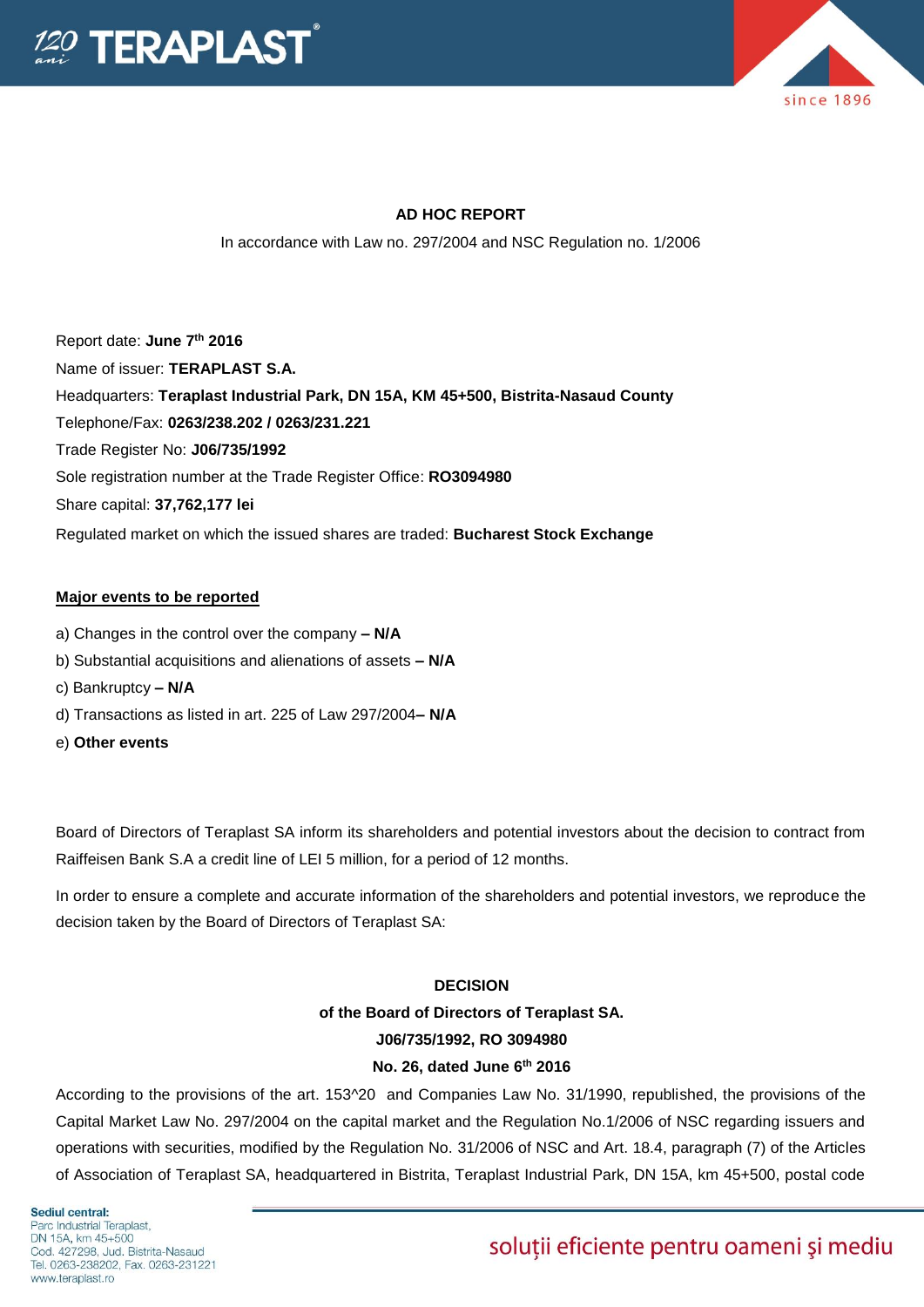427298, Bistrita-Nasaud county, registered with the Trade Registry Office under No. J06/735/1992, VAT registration No. 309498, in the on-line meeting attended by all Board members, namely: Magda Eugenia Palfi-Tirau, Dorel Goia, Emanoil Ioan Viciu, Razvan Stefan Lefter and Teofil-Ovidiu Muresan,

# *Considering the DECISSION no. 1 of the Extraordinary General Meeting of Shareholders, dated April 28th 2016, by which it was approved:*

*a. the value of 68,000,000 lei as maximum limit of indebtedness that the company can contract in the 2016 financial year, including the warranty of credit and/or leasing contracts which are going to be accessed within the limit* established, with security interest in real estate/pledge, assignments of current and future receivables rights, *assignments related to current and future cash, resulting from current accounts and assignments of rights resulted from the insurance policies.* 

*b. the empower of the Board of Directors that, up to the maximum limit of indebtedness approved, it should accomplish, in the name of and for the Company, all the actions and steps necessary or useful in order to fulfill those approved at point a.*

#### **After deliberations, the Board of Directors**

### **DECIDES**

**1.** Approves the company to contract from Raiffeisen Bank S.A a credit line of LEI 5 million, for a period of 12 months.

#### **Structure of the vote: 4 votes for, 0 votes against, 1 vote abstaining**

**2.** Approves the guarantee of the credit line mentioned at point 1 with the following securities:

- **-** Mortgage on the present and future money amounts from all present and future accounts opened at Raiffeisen Bank S.A., in lei and foreign currency;
- **-** Movable mortgage on all the receivables / rights to collect representing all the rights and interests of present and future revenues and earnings, belonging to the Company Teraplast SA, arising from contracts signed with partners;

#### **Structure of the vote: 4 votes for, 0 votes against, 1 vote abstaining**

**3.** Empowers Mr. Alexandru Stanean, acting as CEO, and Mrs. Eniko-Edit Orban, acting as CFO, in order to sign the documents or other instruments that are accessories related to or referenced in credit agreements, guarantees contracts or other documents and to sign any forms, applications that may be necessary and useful in connection with this transaction concluded with Raiffeisen Bank S.A.

# **Structure of the vote: 4 votes for, 0 votes against, 1 vote abstaining**

**4.** Empowers Mr. Dorel Goia, Chairman of the Board of Directors and Mrs. Magda-Eugenia Palfi-Tirau – Non-Executive Director, to sign the present decision, in the name and on behalf of the Board of Directors.

# **Structure of the vote: 4 votes for, 0 votes against, 1 vote abstaining**